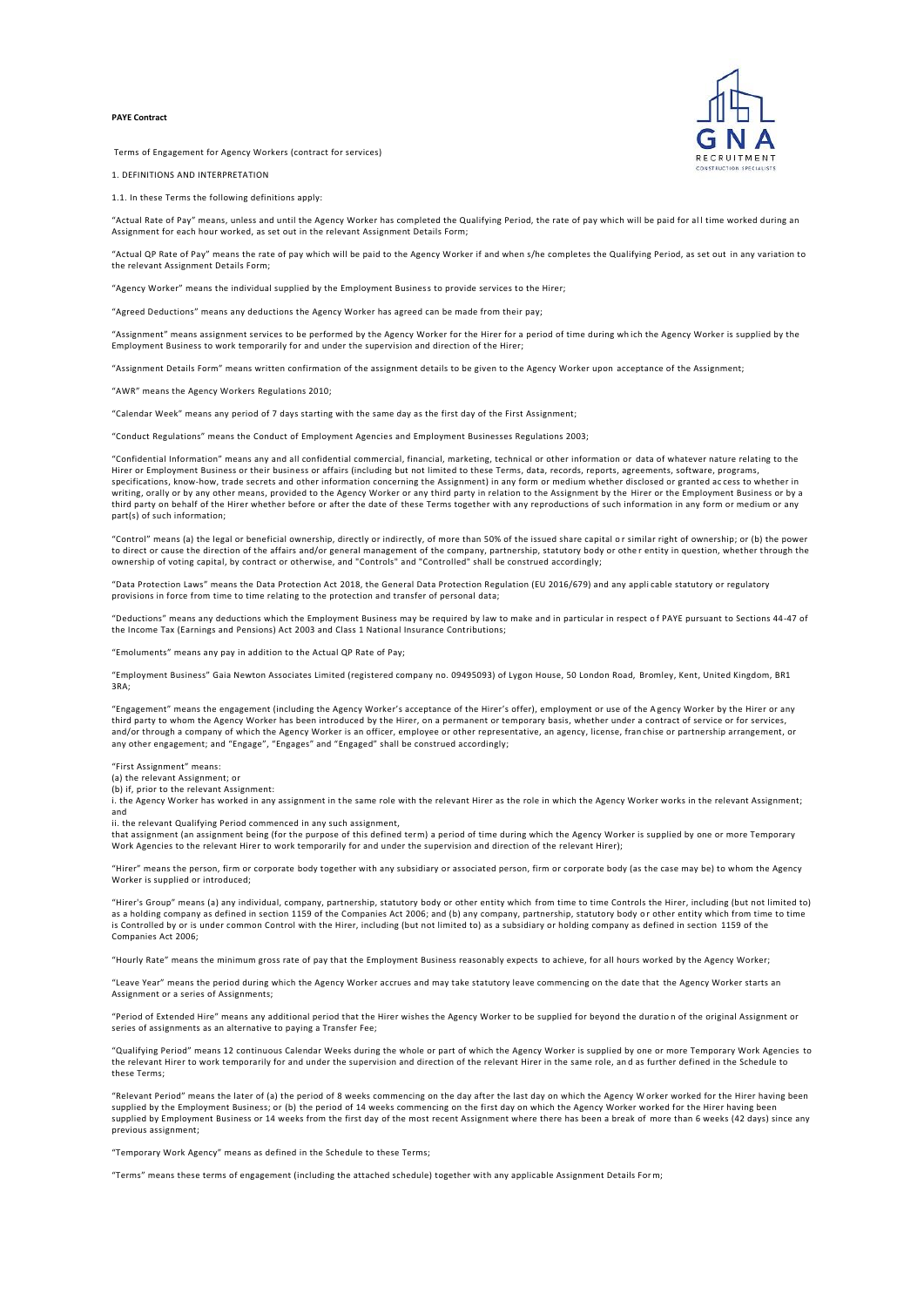"Transfer Fee" means the fee payable by the Hirer to the Employment Business in accordance with clause 3.7, as permitted by R egulation 10 of the Conduct Regulations;

"Type of Work" means the type of work you expect to supply the Agency Worker into as outlined in Assignment Details;

"WTR" means the Working Time Regulations 1998

1.2. Unless the context otherwise requires, references to the singular include the plural and references to the masculine inc lude the feminine and vice versa.

1.3. The headings contained in these Terms are for convenience only and do not affect their interpretation.

1.4. Any reference, express or implied, to an enactment includes a reference to that enactment as from time to time amended, modified, extended, re-enacted, replaced or applied by or under any other enactment (whether before or after the date of these Terms) and all subordinate legislation made (before or after these Terms) under it from time to time.

# 2. THE CONTRACT

2.1. These Terms constitute the entire agreement between the Employment Business and the Agency Worker for the supply of services to the Hirer and they shall govern all Assignments undertaken by the Agency Worker. However, no contract shall exist between the Employment Business and the Agency Worker between Assignments. These Terms shall prevail over any other terms put forward by the Agency Worker.

2.2. During an Assignment the Agency Worker will be engaged on a contract for services by the Employment Business on these Te rms. For the avoidance of doubt, the Agency Worker is not an employee of the Employment Business although the Employment Business is required to make the Deductio ns from the Agency Worker's pay. These Terms shall not give rise to a contract of employment between the Employment Business and the Agency Worker, or the Agency Worker and the Hirer. The Agency Worker is supplied as a worker, and is entitled to certain statutory rights as such, but nothing in these Terms shall be construed as giving the Agency Worker rights in addition to those provided by statute except where expressly stated.

2.3. No variation or alteration to these Terms shall be valid unless the details of such variation are agreed between the Employment Business and the Agency Worker<br>and set out in writing and a copy of the varied terms is g stating the date on or after which such varied terms shall apply.

2.4. The Employment Business shall act as an employment business (as defined in Section 13(3) of the Employment Agencies Act 1973 (as amended) when introducing or supplying the Agency Worker for Assignments with its Hirers.

# 3. ASSIGNMENTS AND INFORMATION TO BE PROVIDED

3.1. The Employment Business will endeavour to obtain suitable Assignments for the Agency Worker to perform the agreed Type of Work. The Agency Worker shall not be obliged to accept any Assignment offered by the Employment Business.

3.2. The Agency Worker acknowledges that the nature of temporary work means that there may be periods when no suitable work is available and agrees that:

3.2.1. the suitability of the work to be offered shall be determined solely by the Employment Business; and

3.2.2. the Employment Business shall incur no liability to the Agency Worker should it fail to offer Assignments of the Type of Work or any other work to the Agency Worker.

3.3. At the same time as an Assignment is offered to the Agency Worker the Employment Business shall provide the Agency Worke r with Assignment Details setting out the following:

3.3.1. the identity of the Hirer, and if applicable the nature of their business;

3.3.2. the date the Assignment is to commence and the duration or likely duration of Assignment;

3.3.3. the Type of Work, location and hours during which the Agency Worker would be required to work;

3.3.4. the Actual Rate of Pay that will be paid and any expenses payable by or to the Agency Worker;

3.3.5. any risks to health and safety known to the Hirer in relation to the Assignment and the steps the Hirer has taken to prevent or control such risks; and

3.3.6. what experience, training, qualifications and any authorisation required by law or a professional body the Hirer considers necessary or which are required by law to work in the Assignment.

3.4. Where such information is not given in paper form or by electronic means it shall be confirmed by such means by the end of the third business day (excluding Saturday, Sunday and any Public or Bank Holiday) following save where:

3.4.1. the Agency Worker is being offered an Assignment in the same position as one in which the Agency Worker has previously been supplied within the previous 5 business days and such information has already been given to the Agency Worker and remains unchanged; or

3.4.2. subject to clause 3.5, the Assignment is intended to last for 5 consecutive business days or less and such information ha s previously been given to the Agency Worker before and remains unchanged, the Employment Business needs only to provide written co nfirmation of the identity of the Hirer and the likely duration of the Assignment.

3.5. Where the provisions of clause 3.4.2 are met but the Assignment extends beyond the intended 5 consecutive business day p eriod, the Employment Business shall provide such information set out in clause 3.3 to the Agency Worker in paper or electronic form within 8 days of the start of the Assig nment.

3.6. For the purpose of calculating the average number of weekly hours worked by the Agency Worker on an Assignment for the purposes of the WTR, the start date for the relevant averaging period shall be the date on which the Agency Worker commences the First Assignment.

3.7. If, before or during an Assignment or during the Relevant Period, the Hirer wishes to Engage the Agency Worker directly or through another employment business, the Agency Worker acknowledges that the Employment Business will be entitled either to charge the Hirer a Transfer Fee or to agree a Period of Extended Hire with the Hirer at the end of which the Agency Worker may be Engaged directly by the Hirer or through another employment business without further charge to the Hirer. In addition the Employment Business will be entitled to charge a Transfer Fee to the Hirer if the Hirer introduces the Agency Wo rker to a third party (other than another employment business) who subsequently Engages the Agency Worker, directly or indirectly, before or during an Assignment or wi thin the Relevant Period.

3.8. If the Agency Worker has completed the Qualifying Period on the start date of the relevant Assignment or following completion of the Qualifying Period during the relevant Assignment, and if the Agency Worker is entitled to any terms and conditions relating to the duration of working tim e, night work, rest periods and/or rest breaks under the AWR which are different and preferential to rights and entitlements relating to the same under the WTR, any such terms and conditions will be as set out in the relevant Assignment Details Form or any variation to the relevant Assignment Details Form (as appropriate).

# 4. AGENCY WORKER'S OBLIGATIONS

4.1. The Agency Worker is not obliged to accept any Assignment offered by the Employment Business but if the Agency Worker do es accept an Assignment, during every Assignment and afterwards where appropriate, s/he will:

4.1.1. co-operate with the Hirer's reasonable instructions and accept the direction, supervision and control of any responsible person in the Hirer's organisation;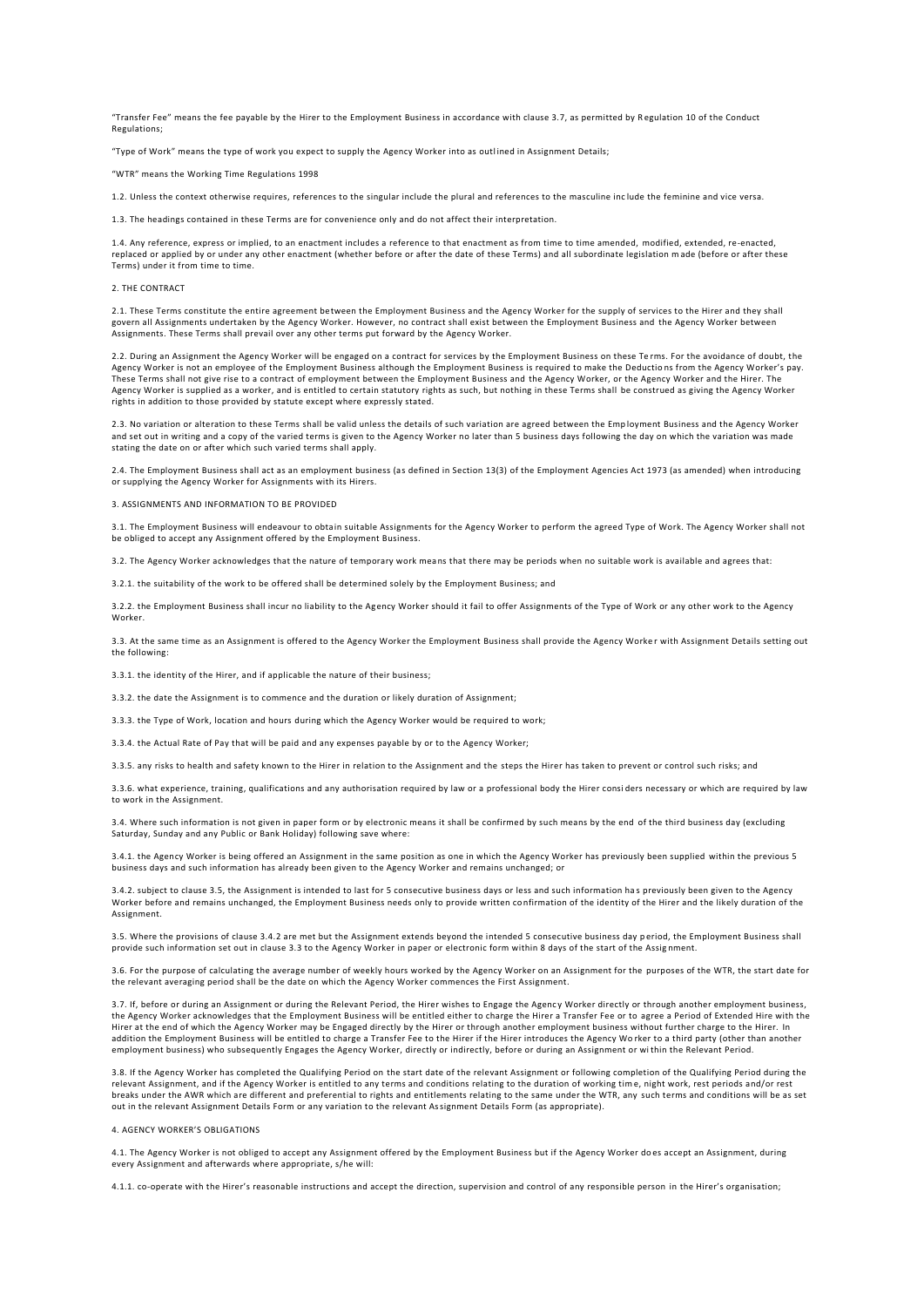4.1.2. observe any relevant rules and regulations of the Hirer's establishment (including normal hours of work) to which attention has been drawn or which the Agency Worker might reasonably be expected to ascertain;

4.1.3. take all reasonable steps to safeguard his or her own health and safety and that of an y other person who may be present or be affected by his or her actions on the Assignment and comply with the Health and Safety policies and procedures of the Hirer;

4.1.4. not engage in any conduct detrimental to the interests of the Employment Business a nd/ or Hirer which includes any conduct which could bring the Employment Business and/or the Hirer into disrepute and/or which results in the loss of custom or business by either the Employment Business or the Hirer;

4.1.5. not commit any act or omission constituting unlawful discrimination against or harassment of any member of the Employment Business' or the Hirer's staff;

4.1.6. not at any time divulge to any person, nor use for his or her own or any other person's benefit, any Confidential Info rmation relating to the Hirer's or the Employment Business' employees, business affairs, transactions or finances;

4.1.7. on completion of the Assignment or at any time when requested by the Hirer or the Employment Business, return to the H irer or where appropriate, to the Employment Business, any Hirer property or items provided to the Agency Worker in connection with or for the purpose of the A ssignment, including, but not limited to any equipment, materials, documents, swipe cards or ID cards, uniforms, personal protective equipment or clothing.

4.2. If the Agency Worker accepts any Assignment offered by the Employment Business, as soon as possible prior to the commenc ement of each such Assignment and during each Assignment (as appropriate) and at any time at the Employment Business' request, the Agency Worker undertakes to:

4.2.1. inform the Employment Business of any Calendar Weeks prior to the date of commencement of the relevant Assignment and/ or during the relevant Assignment in which the Agency Worker has worked in the same or a similar role with the relevant Hirer via any third party and which the Agency Worker believes count or may count toward the Qualifying Period;

4.2.2. provide the Employment Business with all the details of such work, including (without limitation) details of where, when and the period(s) during which such work was undertaken and any other details requested by the Employment Business; and

4.2.3. inform the Employment Business if s/he has prior to the date of commencement of the re levant Assignment and/or during the relevant Assignment carried out work which could be deemed to count toward the Qualifying Period for the relevant Assignment in accordance with Regulation 9 of the AWR because s/he has:

4.2.3.1. completed two or more assignments with the Hirer;

4.2.3.2. completed at least one assignment with the Hirer and one or more earlier assignments with any member of the Hirer's Group; and/or

4.2.3.3. worked in more than two roles during an assignment with the Hirer and on at least two occasions worked in a role tha t was not the same role as the previous role.

4.3. If the Agency Worker is unable for any reason to attend work during the course of an Assignment s/he should inform the Employment Business as soon as is reasonably practicable but, in any event, by providing 7 days' written notice, informing the Employment Business that it is u nable to provide the Contractor Services so as to enable the Employment Business to discharge its obligations to the Client.

4.4. If, either before or during the course of an Assignment, the Agency Worker becomes aware of any reason why s/he may not be suitable for an Assignment, s/he shall notify the Employment Business without delay.

4.5. The Agency Worker warrants that in relation to these Terms, s/he shall comply strictly with all provisions applicable to him/her under the Data Protection Laws and shall not do or permit to be done anything which might cause the Employment Business or the Hirer to breach any Data Protection Laws.

4.6. The Agency Worker acknowledges that any breach of his/her obligations set out in these Terms may cause the Employment Bu siness to suffer loss and that the Employment Business reserves the right to recover such losses from the Agency Worker.

#### 5. TIMESHEETS

5.1. At the end of each week of an Assignment (or at the end of the Assignment where it is for a period of 1 week or less or is completed before the end of a week) the Agency Worker shall deliver to the Employment Business a timesheet duly completed to indicate the number of hours worked during the preceding week (or such lesser period) and signed by an authorised representative of the Hirer.

5.2. Subject to clause 5.3 the Employment Business shall pay the Agency Worker for all hours worked regardless of whether the Employment Business has received payment from the Hirer for those hours.

5.3. Where the Agency Worker fails to submit a properly authenticated timesheet the Employment Business shall, in a timely fashion, conduct further investigations into the hours claimed by the Agency Worker and the reasons that the Hirer has refused to sign a timesheet in respect of those hours. This may delay any payment due to the Agency Worker. The Employment Business shall make no payment to the Agency Worker for hours not worked.

5.4. For the avoidance of doubt and for the purposes of the WTR, the Agency Worker's working time shall only consist of those periods during which s/he is carrying out activities or duties for the Hirer as part of the Assignment. Time spent travelling to the Hirer's premises (apart from time spent travelling between two or more premises of the Hirer), lunch breaks and other rest breaks shall not count as part of t he Agency Worker's working time for these purposes. This clause 5.4 is subject to any variation set out in the relevant Assignment Details Form or any variation to the relevant Assignment Details Form which the Employment Business may make for the purpose of compliance with the AWR.

#### 6. PAY AND DEDUCTIONS

6.1. For each Assignment the Employment Business shall pay to the Agency Worker the Hourly Rate. The Actual Rate of Pay will be notified on a per Assignment basis and set out in the relevant Assignment Details.

6.2. If the Agency Worker has completed the Qualifying Period on the start of the relevant Assignment or following completion of the Qualifying Period during the relevant Assignment, the Employment Business shall pay to the Agency Worker the Actual QP Rate of Pay which will be notified on a per Assignment basis and set out in the relevant Assignment Details or any variation to the relevant Assignment Details.

6.3. The Hourly Rate, Actual Pay of Rate or Actual QP Rate of Pay, as applicable, will be paid each Friday, one week in arrears, subject to any Deductions and or Agreed Deductions, together with any agreed Emoluments.

6.4. 'No Show' Policy: As in Clause 4.3 above the Agency Worker is required to give 7 days' notice for resignation or holiday ; should the Agency Worker fail to comply this will result in the Agency Worker's pay being paid within 60 days of the scheduled Friday, and not a week in hand as outl ined in Clause 6.3 above.

6.5. Subject to any statutory entitlement under the relevant legislation referred to in clauses 7 (Annual leave) and 8 (Sickness absence) below and any other statutory entitlement, the Agency Worker is not entitled to receive payment from the Employment Business or the Hirer for time not spen t on Assignment, whether in respect of holidays, illness or absence for any other reason unless otherwise agreed.

6.6. Subject to compliance with Regulation 12 of the Conduct Regulations the Employment Business reserves the right in its ab solute discretion to deduct from the Agency Worker's pay any sums which s/he may owe the Employment Business including, without limitation, any overpayments or loans mad e to the Agency Worker by the Employment Business or any losses suffered by the Employment Business as a result of his/her neglige nce or breach of either the Employment Business's or the Hirer's rules.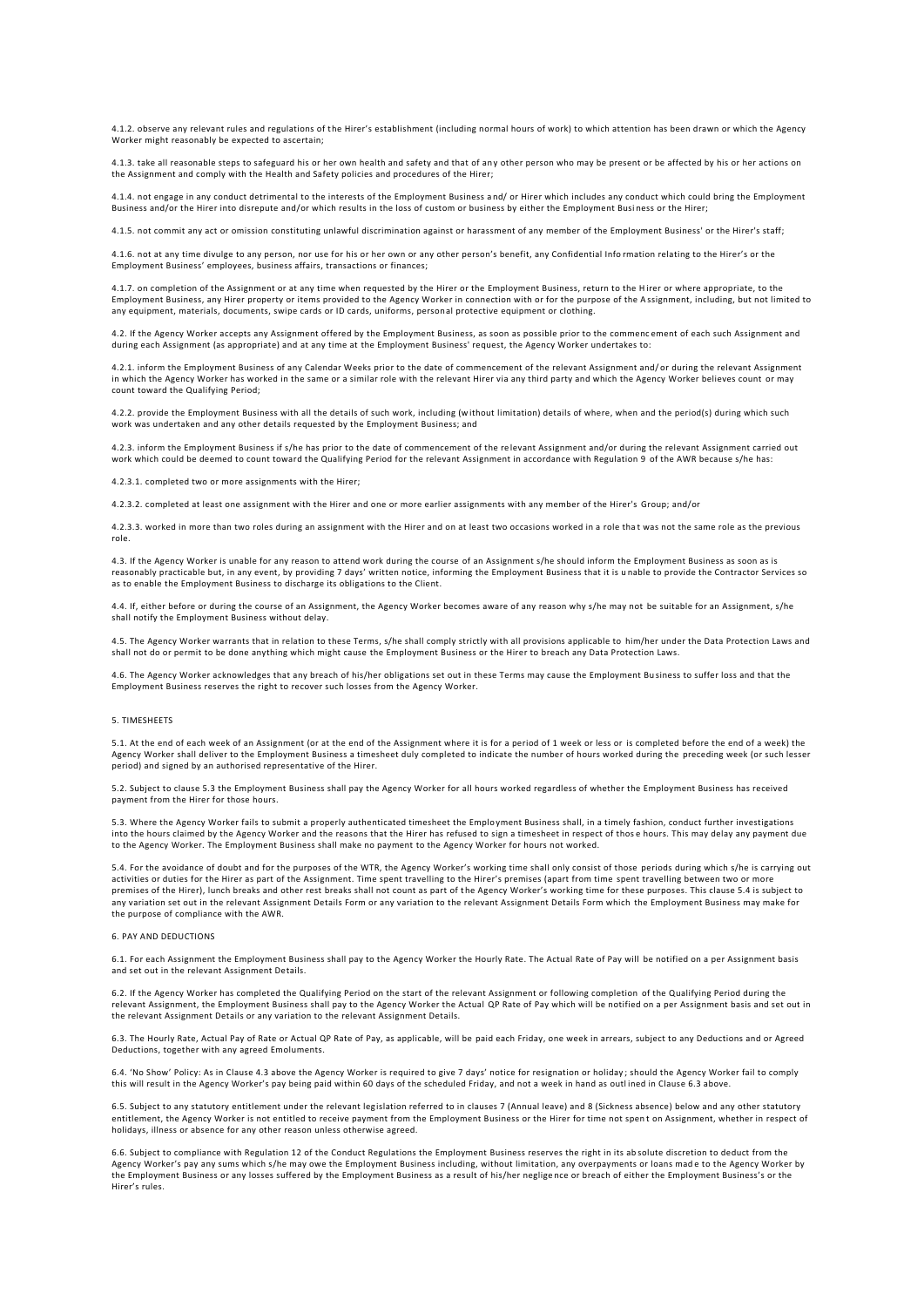6.7. If the Employment Business provides any equipment or clothing to the Agency Worker to be used in the course of an Assign ment with the Hirer, the Agency Worker must take reasonable care of the equipment or clothing. Furthermore, the Agency Worker must return any equipment or clothing to the Employment Business upon termination of the Terms or within 3 days of a request from the Employment Business. In the event that the Agency Wor ker does not comply with the obligations set out in this clause, the Employment Business reserves the right to deduct the cost of replacement equipment or clothing from a ny sums owed to the Agency Worker. The question of whether the Agency Worker has taken reasonable care of the equipment or clothing will be solely assessed by the Employment Business's reasonable judgement.

6.8. Where the Agency Worker holds a valid A1, E101 or E102 Certificate confirming coverage by a social security scheme in a Member State other than the UK, the<br>Agency Worker must declare this to the Employment Business an Insurance Contributions from the Actual Rate of Pay or the Actual QP Rate of Pay (where applicable) but it shall be the responsibility of the Agency Worker to pay such social fee contributions as may be applicable in the Member State concerned. In the event that the Agency Worker fails to pay such contributions and the Employment Business is required to pay contributions either in the UK or the Member State concerned, the Agency Worker undertakes to ind emnify the Employment Business and the Employment Business shall be entitled to deduct the amount paid in contributions from any sums owed to the Agency Worker.

6.9. Where an Agency Worker engages with the agency directly they agree to an administration fee limited to a maximum charge of £20 per payment. This amount is subject to the hours and days worked.

## 7. ANNUAL LEAVE

7.1. The Agency Worker is entitled to paid annual leave according to the statutory minimum as provided by the WTR from time to time. The current statutory entitlement to paid annual leave under the WTR is 5.6 weeks.

7.2. Entitlement to payment for annual leave under clause 7.1 accrues in proportion to the amount of time worked by the Agency Worker on Assignment during the Leave Year.

7.3. Under the AWR, on completion of the Qualifying Period the Agency Worker may be entitled to paid and/or unpaid annual leave in addition to the Agency Worker's<br>entitlement to paid annual leave under the WTR and in accor entitlement(s) will commence and how payment for such entitlement(s) accrues will be as set out in the relevant Assignment Details or any variation to the relevant Assignment Details Form.

7.4. All annual leave must be taken during the course of the Leave Year in which it accrues and, save as may be set ou t in the relevant Assignment Details or any variation to the relevant Assignment Details, none may be carried forward to the next year. The Agency Worker is responsible for ensuring that all paid annual leave is requested and taken within the Leave Year.

7.5. If the Agency Worker wishes to take paid annual leave during the course of an Assignment s/he should notify the Employme nt Business of the dates of his/her intended absence giving notice of at least twice the length of the period of annual leave that s/he wishes to take. In certain circumstances the Employment Business may require the Agency Worker to take paid annual leave at specific times or notify the Agency Worker of periods when paid an nual leave cannot be taken. Where the Agency Worker has given notice of a request to take paid annual leave in accordance with this clause, the Employment Business may give counter-notice to the Agency Worker to postpone or reduce the amount of leave that the Agency Worker wishes to take. In such circumstances the Employment Business will inform the Agency Worker in writing giving at least the same length of notice as the period of leave that it wishes to postpone or reduce it by .

7.6. Subject to clause 7.3, the amount of payment which the Agency Worker will receive in respect of periods of annual leave taken during the course of an Assignment will be calculated in accordance with and paid in proportion to the number of hours which the Agency Worker has worked on Assignment.

7.7. Subject to clause 7.3, in the course of any Assignment during the first Leave Year, the Agency Worker is entitled to request leave at the rate of one -twelfth of the Agency Worker's total holiday entitlement in each month of the leave year.

7.8. Save where this clause is amended by the Assignment Details Form, where a bank holiday or other public holiday falls during an Assignment and the Agency Worker does not work on that day, then subject to the Agency Worker having accrued entitlement to payment for leave in accordance with clause 7.2 or clause 7.3 (if applicable), that day shall count as part of the Agency Worker's paid annual leave entitlement.

7.9. Where these Terms are terminated by either party, the Agency Worker shall repay to the Employment Business an amount in respect of any holiday periods taken in excess of the holiday entitlement for that year and the Agency Worker hereby authorises the Employment Business to take re payment of such monies by way of deduction from any final payment owed to the Agency Worker. If, following such deduction the Agency Worker owes further monies in respect of pay received for<br>annual leave taken but not accrued at the time of Termination, t

## 8. SICKNESS ABSENCE

8.1. The Agency Worker may be eligible for Statutory Sick Pay provided that s/he meets the relevant statutory criteria.

8.2. The Agency Worker is required to provide the Employment Business with evidence of incapacity to work which may be by way of a self-certificate for the first 7 days of incapacity and a doctor's certificate thereafter.

8.3. For the purposes of the Statutory Sick Pay scheme there is one qualifying day per week during the course of an Assignment and that qualifying day shall be the Wednesday in every week.

8.4. In the event that the Agency Worker submits a Statement of Fitness for Work ("the Statement") or similar medical evidenc e, which indicates that the Agency Worker may, subject to certain conditions, be fit to work/return to work, the Employment Business will in its absolute discretion determine whether the Agency Worker will be (a) placed in a new Assignment or (b) permitted to continue in an ongoing Assignment. In making such determination the Employment Business may consult with<br>the Hirer and the Agency Worker as appropriate to assess w of the Assignment.

8.5. Where clause 8.4 applies, the Agency Worker's placement in a new Assignment or continuation in an ongoing Assignment may be subject to the Agency Worker agreeing to a variation of the Terms or the assignment details set out in the Assignment Details to accommodate any conditions identified in the Statement or other<br>similar medical evidence as is appropriate.

#### 9. TERMINATION

9.1. Any of the Employment Business, the Agency Worker or the Hirer may terminate the Agency Worker's Assignment at any time without prior notice or liability.

9.2. The Agency Worker acknowledges that the continuation of an Assignment is subject to and conditioned by the continuation of the contract entered into between the Employment Business and the Hirer. In the event that the contract between the Employment Business and the Hirer is terminated for any reason the Assignment<br>shall cease with immediate effect without liability to the Age Assignment).

9.3. If the Agency Worker does not inform the Hirer or the Employment Business that they are unable to attend work during the course of an Assignment (as required in clause 4.3) this will be treated as termination of the Assignment by the Agency Worker in accordance with clause 9.1, unless the Agency Worker can show that<br>exceptional circumstances prevented him or her from complying wit

9.4. If the Agency Worker is absent during the course of an Assignment and the Assignment has not been otherwise terminated under clauses 9.1 or 9.3 above the<br>Employment Business will be entitled to terminate the Assignmen available.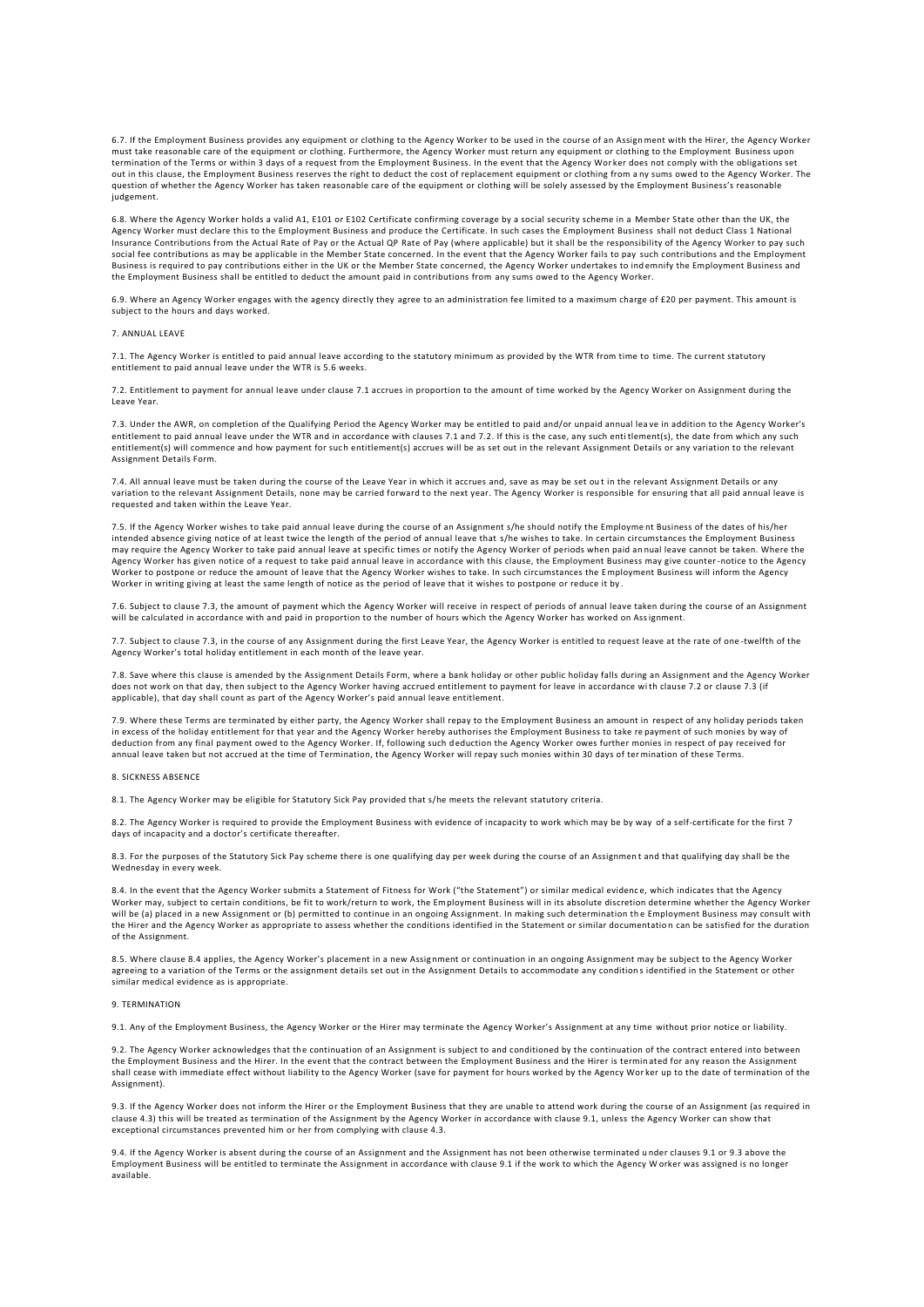9.5. If the Agency Worker does not report to the Employment Business to notify his/her availability for work for a period of 3 weeks, this contract for services will automatically terminate and the Employment Business will forward his/her P45 to his/her last known address.

# 10. INTELLECTUAL PROPERTY RIGHTS

The Agency Worker acknowledges that all copyright, trademarks, patents and other intellectual property rights deriving from services carried out by him/her for the Hirer during the Assignment shall belong to the Hirer. Accordingly the Agency Worker shall execute all such documents and do all such acts as the Employment Business<br>shall from time to time require in order to give effect

### 11. CONFIDENTIALITY

11.1. In order to protect the confidentiality and trade secrets of any Hirer and the Employment Business and without prejudic e to every other duty to keep secret all information given to it or gained in confidence the Agency Worker agrees as follows:

11.1.1. not at any time, whether during or after an Assignment (unless expressly so authorised by the Hirer or the Employment Business as a necessary part of the performance of its duties) to disclose to any person or to make use of any of the trade secrets or the Confidential Information of the Hirer or the Employment Business with the exception of information already in the public domain;

11.1.2. to deliver up to the Hirer or the Employment Business (as directed) at the end of each Assignment all documents a nd other materials belonging to the Hirer (and all copies) which are in its possession including documents and other materials created by him/her during the course of the A ssignment; and

11.1.3. not at any time to make any copy, abstract, summary or précis of the whole or any part of any document or other material belonging to the Hirer except when required to do so in the course of its duties under an Assignment in which event any such item shall belong to the Hirer or the Employment Business as appropriate.

### 12. DATA PROTECTION

The Agency Worker acknowledges that the Employment Business must process personal data about him/her in order to properly ful fil its obligations under these Terms and as otherwise required by law in relation to his/ her engagement in accordance with the Data Protection Laws. Such processing will principally be for personnel, administrative and payroll purposes.

### 13. SEVERABILITY

If any of the provisions of these Terms shall be determined by any competent authority to be unenforcea ble to any extent, such provision shall, to that extent, be severed from the remaining Terms, which shall continue to be valid to the fullest extent permitted by applicable laws.

### 14. NOTICES

All notices which are required to be given in accordance with these Terms shall be in writing and may be delivered personally or by first class prepaid post to the registered office of the party upon whom the notice is to be served or any other address that the party has notified the othe r party in writing, including by email or facsimile transmission. Any such notice shall be deemed to have been served: if by hand when delivered; if by first class post 48 hours following posting; and if by email or facsimile transmission, when that email or facsimile is sent.

#### 15. RIGHTS OF THIRD PARTIES

None of the provisions of these Terms are intended to be for the benefit of or enforceable by third parties and the operation of the Contracts (Rights of Third Parties) Act 1999 is excluded.

# 16. GOVERNING LAW AND JURISDICTION

These Terms are governed by the law of England & Wales and are subject to the exclusive jurisdiction of the Courts of England & W ales.

Acceptance of any role through the Employment Business (Gaia Newton Associates Limited) is classed as the acceptance of the terms laid out in this contract and attached Schedu

# SCHEDULE 1: "QUALIFYING PERIOD" AND "TEMPORARY WORK AGENCY"

For the purpose of the definition of "Qualifying Period" in clause 1.1 of these Terms, when calculating whether any weeks com pleted with the Hirer count as continuous towards the Qualifying Period, where:

(a) the Agency Worker has started working during an assignment and there is a break, either between assignments or during an assignment, when the Agency Worker is not working;

(b) the break is:

(i) for any reason and not more than six Calendar Weeks;

(ii) wholly due to the fact that the Agency Worker is incapable of working in consequence of sickness or injury and the break is 28 Calendar Weeks or less; paragraph (iii) does not apply; and, if required to do so by the Employment Business, the Agency Worker has provided such written medical evidence as may reasonab ly be .<br>required;

(iii) related to pregnancy, childbirth or maternity and is at a time in a protected period, being a period beginning at the start of the pregnancy and ending at the end of<br>the 26 weeks beginning with childbirth (being the the Agency Worker returns to work;

(iv) wholly for the purpose of taking time off or leave, whether statutory or contractual, to which the Agency Worker is othe rwise entitled which is:

i. ordinary, compulsory or additional maternity leave;

ii. ordinary or additional adoption leave;

iii. ordinary or additional paternity leave;

iv. time off or other leave not listed in paragraphs (iv)i, ii, or iii above; or v. for more than one of the reasons listed in paragraphs (iv)i, ii, iii to iv above;

(v) wholly due to the fact that the Agency Worker is required to attend at any place in pursuance to being summoned for service as a juror and the break is 28 Calendar Weeks or less;

(vi) wholly due to a temporary cessation in the Hirer's requirement for any worker to be present at the establishment a nd work in a particular role for a pre-determined period of time according to the established custom and practices of the Hirer;

(vii) wholly due to a strike, lock-out or other industrial action at the Hirer's establishment; or (vii) wholly due to a string, fock out of string interaction extends the string (iii), (iii), (iv), (v), (vi) or (vii); and (viii) and

(c) the Agency Worker returns to work in the same role with the Hirer,<br>any weeks during which the Agency Worker worked for the Hirer before the break shall be carried forward and treated as counting towards the Qualifying any weeks during which the Agency Worker works for the Hirer after the break. In addition, when calculating the number of wee ks during which the Agency Worker has worked, where the Agency Worker has started working in a role during an Assignment and is unable to continue working for a reason described in paragraph ( b)(iii) or (b)(iv)i., ii, or iii., for the period that is covered by one or more such reasons, the Agency Worker shall be deemed to be working in that role with the Hirer for the original intended duration or likely duration of the relevant Assignment, whichever is the longer. For the avoidance of doubt, time spent by the Agency Worker working<br>during an assignment before 1 October 2011 [or 5 Decemb

"Temporary Work Agency" means as defined in Regulation 4 of the AWR being a person engaged in the economic activity, public or private, whether or not operating for profit, and whether or not carrying on such activity in conjunction with others, of:

(a) supplying individuals to work temporarily for and under the supervision and direction of hirers; or

(b) paying for, or receiving or forwarding payment for, the services of individuals who are supplied to work temporarily for and under the supervision and direction of